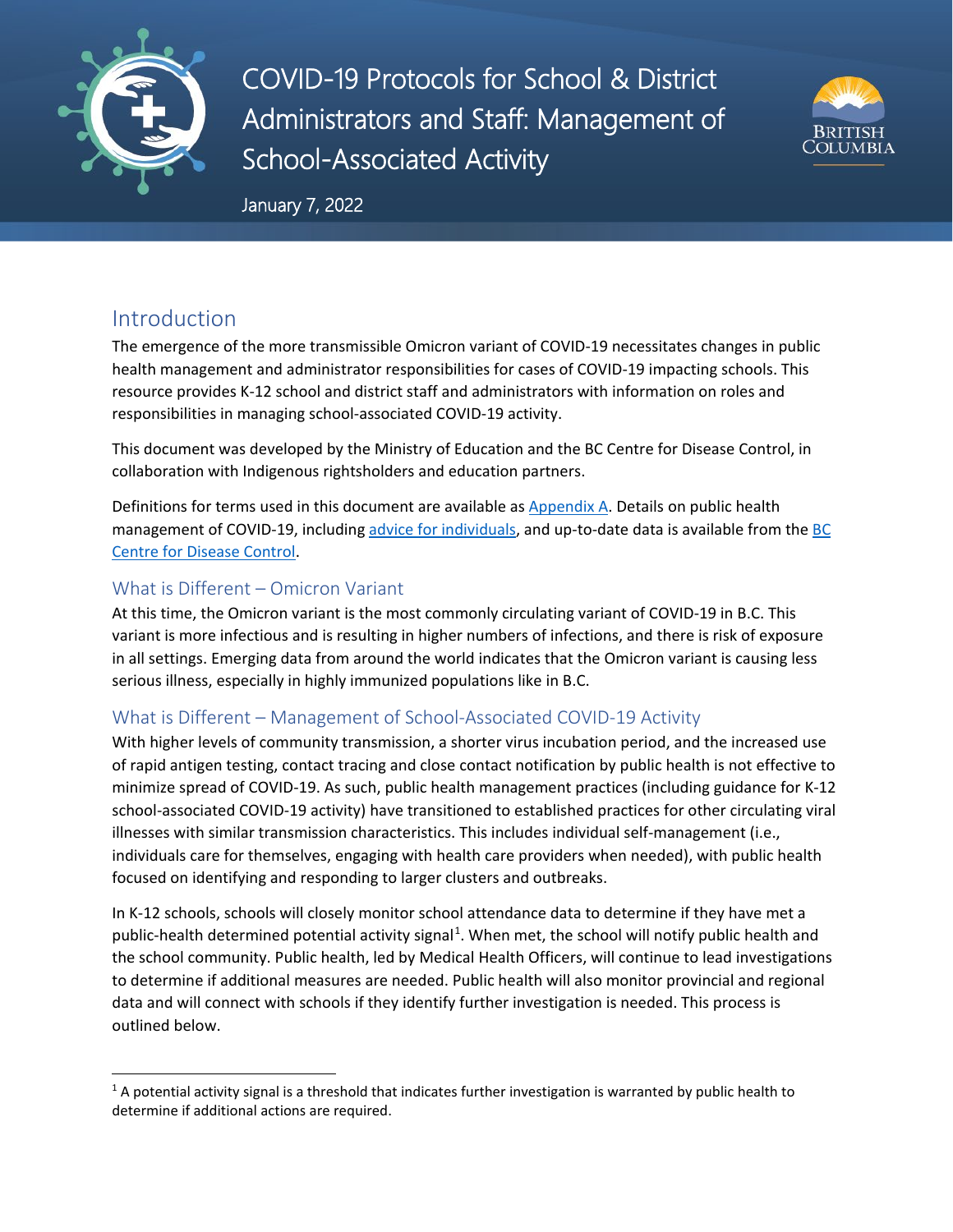Public health advises that COVID-19 is going to continue to circulate in our population, and there will continue to be exposure to the virus in the community, irrespective of school attendance. More information is available from [BCCDC.](http://www.bccdc.ca/health-info/diseases-conditions/covid-19/testing)

## School Management

## Roles and Responsibilities: School-Associated COVID-19 Activity

#### **Staff and Student (or their Parent/Caregiver) Responsibilities**

- Completing a daily health check, regularly monitor for symptoms of illness and stay home when sick.
- Completing any reporting tool provided by public health if they test positive for COVID-19 (regardless of test type), including providing all school-related information requested.
- Specifying that the absence is illness-related when notifying their school of an absence.
	- $\circ$  As supported by public health, students and staff do not need to disclose if their absence is specific to COVID-19, however those who test positive for COVID-19 should be diligent in ensuring their school is aware their absence is illness-related.
- Continuing to follow public health guidance and recommendations.

#### **School and School District/Independent School Authority Responsibilities**

- Continuing to track and report daily attendance rates (staff and students away), identifying illness-related absenteeism to the Ministry of Education through MyED.
	- $\circ$  Independent schools who do not use MyED are encouraged to track daily attendance, including illness-related absenteeism.
- Comparing current attendance rates to the previous year(s) to determine if any **potential activity signals** related to attendance have been met.
	- $\circ$  Current public health-identified potential activity signals<sup>[2](#page-1-0)</sup> are:
		- If school attendance is 10% below historical normal (e.g., the previous years),
		- **If fewer than 75% of students in a grade are in attendance, OR** 
			- For smaller schools (e.g., student population under 100) where large fluctuations in school absenteeism rates can be due to small numbers of students away, schools should contact public health if they determine an abnormal number of students are away due to illness over 2-3 days,
		- A functional closure is being considered or implemented.
- When a potential activity signal is met:
	- o Notify the school district.
		- School districts should notify the Ministry of Education [\(educ.covid@gov.bc.ca\)](mailto:educ.covid@gov.bc.ca) daily about schools who have met a potential activity signal.
		- Independent schools should notify the Independent Schools Rapid Response Team.
	- $\circ$  Notify the grade or school community (depending on which potential activity signal is met).

<span id="page-1-0"></span> $<sup>2</sup>$  Regional health authorities may identify specific potential activity signals for an individual school, a grouping of</sup> schools, a school district or for all schools within their region.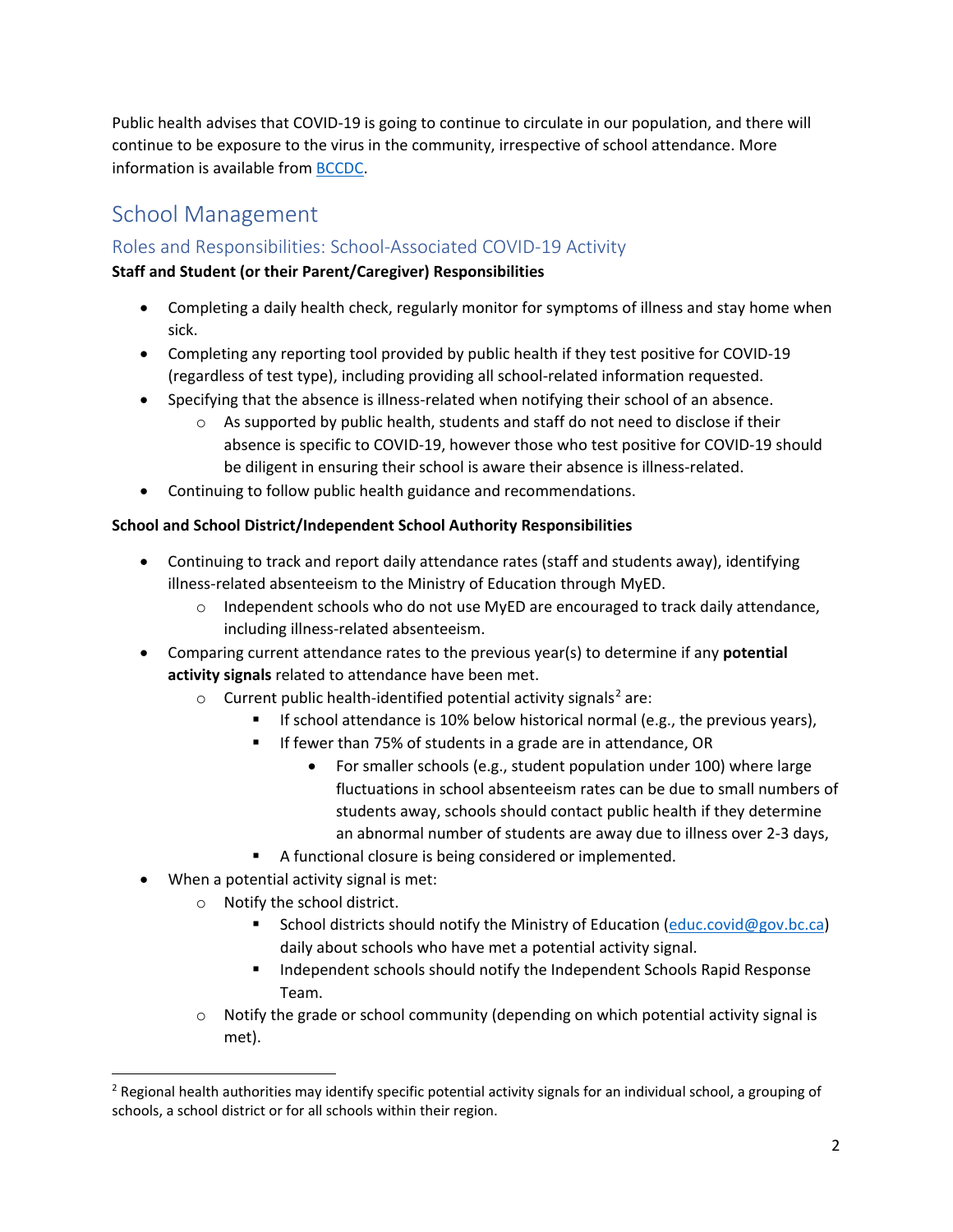- **An example notification is included as [Appendix B.](#page-6-0)**
- Work with Medical Health Officers and other representative of public health to support the distribution of public health information (e.g., notification of increased COVID-19 activity to grades or to the school community) and/or to take additional actions (e.g., testing guidance and support, implement additional measures, etc.) when directed by public health.

#### **Regional Health Authority Responsibilities**

- Monitoring provincial COVID-19 reporting tool data for region-specific school-associated potential increased activity.
- Providing advice and guidance to school and school district administrators when they are notified by a school, or they identify based on regional or provincial data, a potential activity signal.
- Working with school and school district administrators and others at school when they determine additional actions are recommended (e.g., disseminate notification to identified grade or school related to identified increased activity, provide testing guidance and support, implement additional measures, distributing public health information, etc.).

#### **BCCDC and Ministry of Health Responsibilities**

- Monitoring provincial COVID-19 reporting tool data for school-associated activity.
- Monitoring provincial data, evidence and trends, and providing situational updates on COVID-19 in B.C. K-12 schools.
- Ensuring the Public Health Guidance for K-12 Schools recommends prevention measures to be implemented provincially to reduce the risk of COVID-19 spreading in K-12 schools.

#### **Rapid Response Teams**

• Rapid response teams continue to support schools impacted by COVID-19. Their specific role will be determined regionally.

A flow chart outlining administrator roles is included as [Appendix](#page-7-0) C.

### Functional Closures

A functional closure of a school is the temporary closure of a school determined by a school district or independent school due to a lack of staff to provide the required level of teaching, supervision, support, and/or custodial to ensure the health and safety of students. This would likely be due to a high number of staff or certain employees away who are required for a school to function, and the inability to temporarily replace them.

School districts (or independent schools) should notify their Medical Health Officer and the Ministry of Education [\(educ.covid@gov.bc.ca\)](mailto:educ.covid@gov.bc.ca) when they are considering or implementing a functional closure.

### Role of Rapid Antigen Tests

Public health continues to direct how rapid antigen tests are best utilized as part of the provincial pandemic response, including when and how they are deployed for school-specific use.

To date, rapid antigen tests have been utilized in K-12 schools when determined necessary by the responsible Medical Health Officer as part of the public health response to clusters and outbreaks. As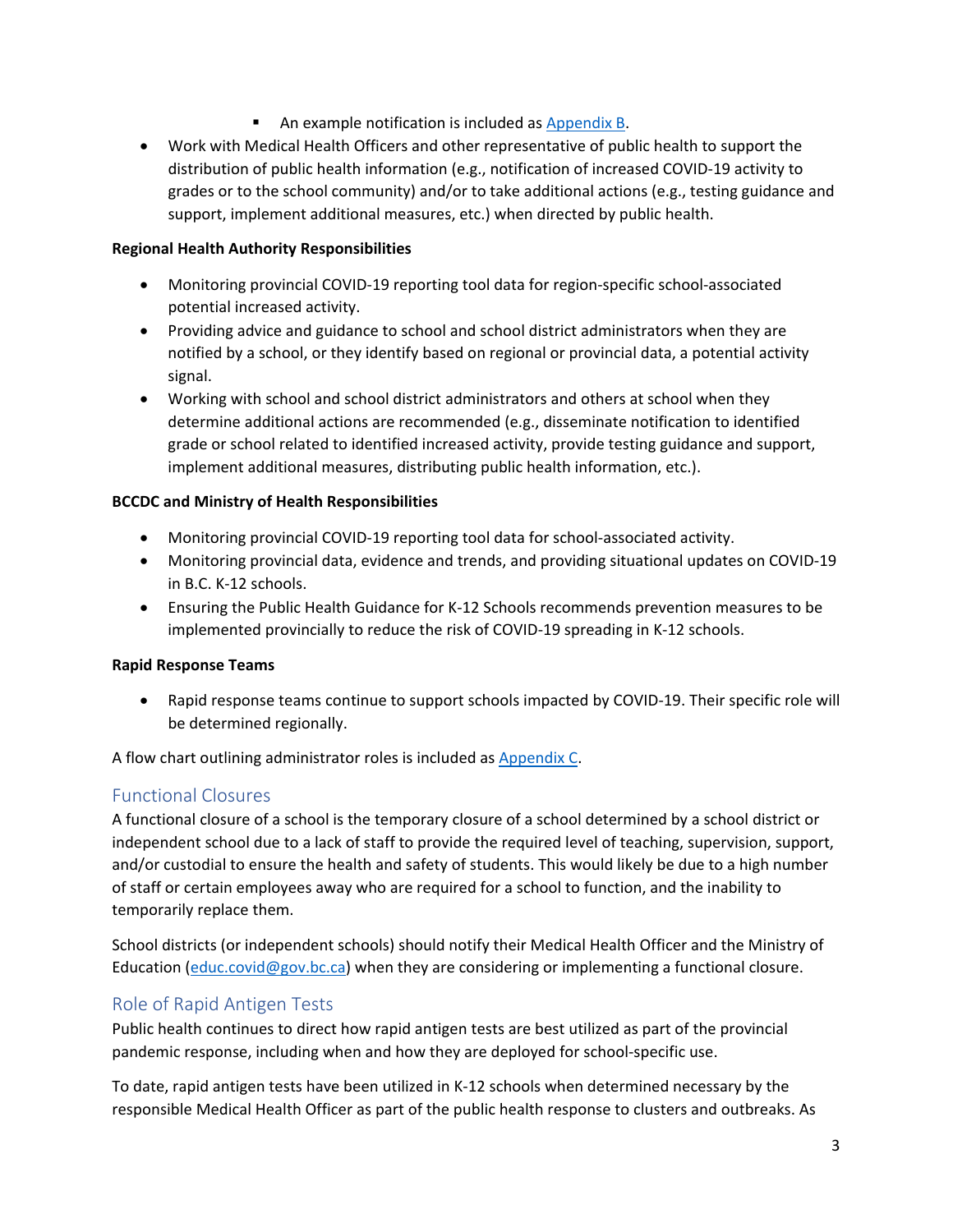more supply becomes available, rapid antigen tests will increasingly be available for use in K-12 schools to support continuity of learning and keeping schools open, under the continued direction of Medical Health Officers.

#### Communicable Disease Plans

All schools continue to be required to adhere to the standards, guidelines and protocols from the BC Centre for Disease Control and [WorkSafe BC,](https://www.worksafebc.com/en/covid-19/bcs-four-step-restart) including ensuring they have a communicable disease plan in place that adheres to th[e Provincial COVID-19 Communicable Disease Guidelines for K-12 Settings.](https://www2.gov.bc.ca/assets/gov/education/administration/kindergarten-to-grade-12/safe-caring-orderly/k-12-covid-19-health-safety-guidlines.pdf)

### Communications and Protecting Personal Privacy

Medical Health Officers play the lead role in determining if, when and how to communicate information regarding increased COVID-19 activity within a school. School and school district administrators should work with their Medical Health Officer when a potential activity signal is met to determine if specific communications are warranted (e.g., notification to the broader school community).

Public health has encouraged schools to routinely communicate to the school community the need to follow public health measures, always self-monitor for symptoms (including completing a daily health check before coming to school), and to stay home when sick. An example is included below in Appendix [D.](#page-8-0)

Recent public health guidance recommends those wh[o test positive for COVID-19](http://www.bccdc.ca/Health-Info-Site/Documents/Tested-positive-COVID19.pdf) notify those whom they live with, or who they've had intimate contact with. While those who test positive do not need to notify the school or others at school, individuals may still contact a school for this purpose. To protect personal privacy, schools cannot release individual contact information for the purpose of an individual (staff, student or parent/caregiver) seeking to notifying others of their test result. Schools should also not notify others on an individual's behalf.

If an individual contacts a school requesting they facilitate notifying others at school, school administrators (or staff, if directly contacted) can share the following:

- *Anyone who has tested positive using a rapid test[3](#page-3-0) should complete the online reporting tool provided by public health, and provide all school-related information requested.*
- *Public health does not require students or staff to notify our school if they have tested positive for COVID-19, or to notify other individuals at school.*
- *To protect personal privacy, we are unable to provide personal contact information for the purpose of notifying others of a test result.*
- *We continue to follow public health guidance, including monitoring school absenteeism to help determine if there may be increased school-associated COVID-19 activity.*

Media requests regarding COVID-19 activity within a school should be directed to the regional health authority for a response.

<span id="page-3-0"></span><sup>&</sup>lt;sup>3</sup> Health authorities directly track school-associated cases from PCR tests, so completing the provincial reporting tool is not necessary for individuals who received this type of test.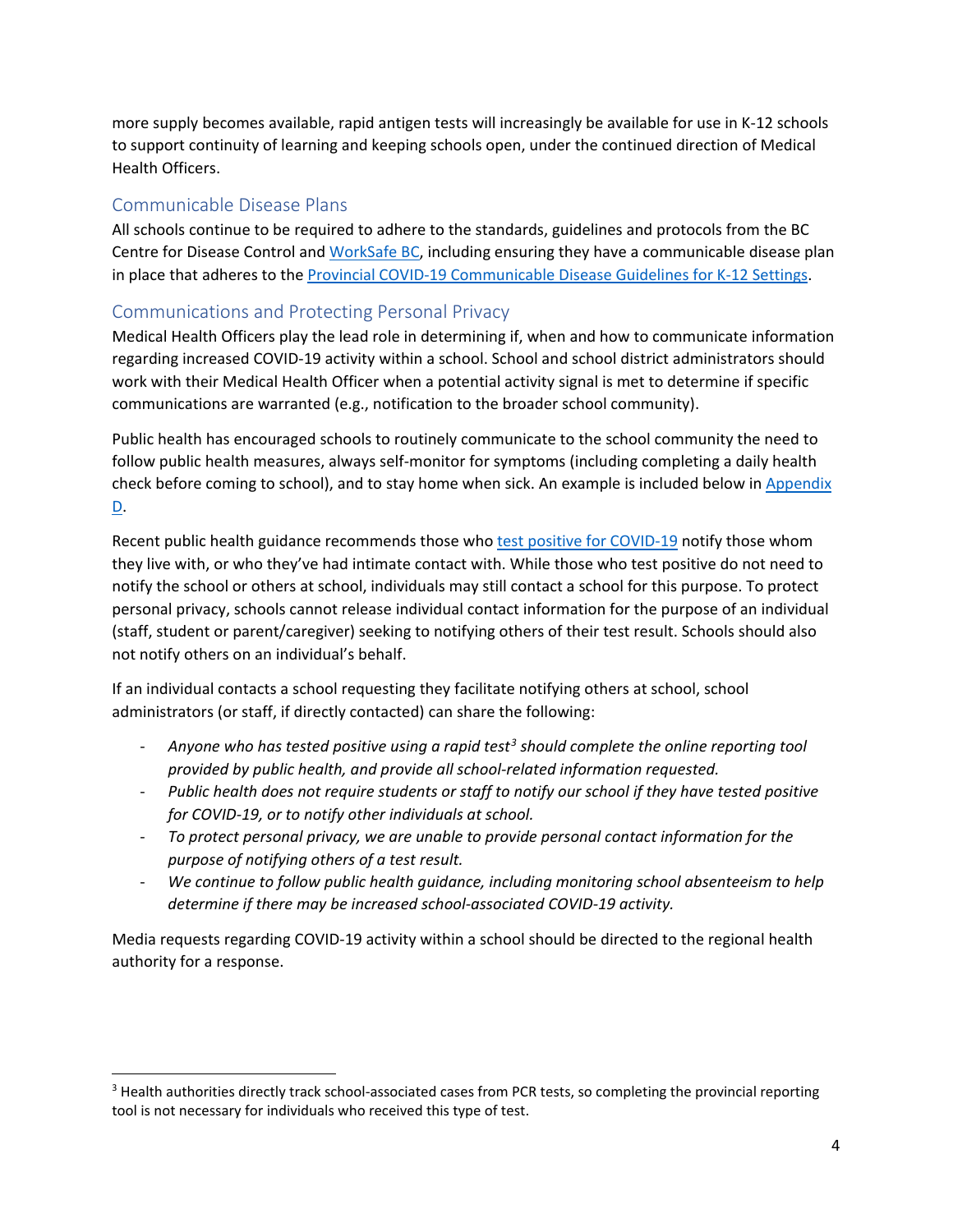### Records Management

Schools continue to be encouraged to maintain up-to-date records of the administrative groupings (e.g., classes, sections, etc.) that individuals are a part of.

### Protocol if a Student/Staff Develops Symptoms of Illness at School

If a student or staff member develops symptoms at school, schools should:

- Provide the student/staff with a mask if they don't have one (exceptions should be made for students and staff who cannot wear masks for health or behavioural reasons, or if the person is experiencing gastrointestinal symptoms and are at risk of vomiting).
- Provide the student/staff with a space where they can wait comfortably that is separated from others.
	- o Younger children must be supervised when separated. Supervising staff should wear a non-medical mask and face shield if they are unable to maintain physical distance, avoid touching bodily fluids as much as possible, and practice diligent hand hygiene.
- Make arrangements for the student/staff to go home as soon as possible (e.g., contact student's parent/caregiver for pick-up).
- Clean and disinfect the areas the student/staff used.
	- $\circ$  Staff responsible for facility cleaning should clean and disinfect the surfaces/equipment which the person's bodily fluids may have been in contact with while they were ill (e.g., their desk in a classroom, the bathroom stall they used, etc.) prior to the surfaces/equipment being used by others.
	- $\circ$  Cleaning/disinfecting the entire room the person was in a (a "terminal" clean) is not required in these circumstances.
- Requested that the student seek guidance regarding [testing for COVID-19,](http://www.bccdc.ca/health-info/diseases-conditions/covid-19/testing) and stay home until symptoms have improved and they feel well enough to participate in all school-related activities (see *Return to School* section for more information).

### Return to School

When a student, staff or other adult can return to school depends on the type of symptoms they experienced, if a COVID-19 test is recommended and the result of their test. See [Appendix A: COVID-19](https://www2.gov.bc.ca/assets/gov/education/administration/kindergarten-to-grade-12/safe-caring-orderly/k-12-covid-19-health-safety-guidlines.pdf#page=31)  [Symptoms, Testing & Return to School](https://www2.gov.bc.ca/assets/gov/education/administration/kindergarten-to-grade-12/safe-caring-orderly/k-12-covid-19-health-safety-guidlines.pdf#page=31) in the Provincial COVID-19 Communicable Disease Guidelines for K-12 for specific guidance.

## Key Contacts

Regional Health Authorities will provide schools and/or districts with their contact information. Other COVID-19 related inquiries can be directed to the Ministry of Education at [educ.covid@gov.bc.ca.](mailto:educ.covid@gov.bc.ca)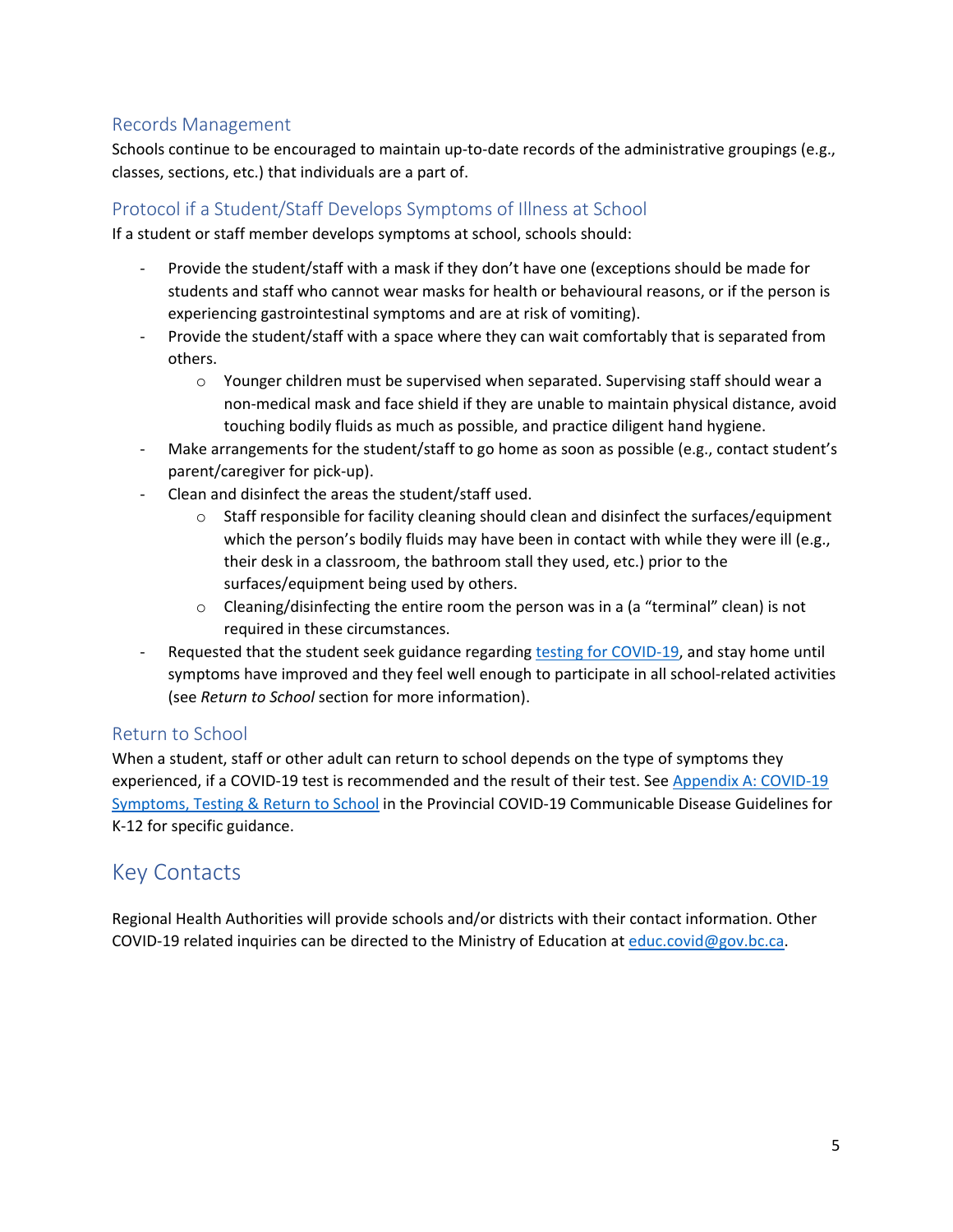# <span id="page-5-0"></span>Appendix A: Definitions

#### **Potential Activity Signal**

A potential activity signal is a threshold that indicates further investigation is warranted by public health to determine if additional actions are required (e.g., disseminate notification to identified grade or school related to identified increased activity, provide testing guidance and support, implement additional measures, distributing public health information, etc.).

#### **Functional School Closure**

A functional closure of a school is a temporary closure determined by a school district or independent school due to a lack of staff to provide the required level of teaching, supervision, support, and/or custodial to ensure the health and safety of students. This would likely be due to a high number of staff or certain employees away who are required for a school to function, and the inability to temporarily replace them.

#### **Transportation Closure**

A transportation closure is a lack of staff able to provide the required level of transportation services for students. This would likely be due to bus drivers and/or mechanics being away and the inability to replace those absences.

#### **Public Health Closure**

A public health closure is the temporary closing of a school by order of a Medical Health Officer when they determine it is necessary to prevent the excessive transmission of a communicable disease (e.g., COVID-19).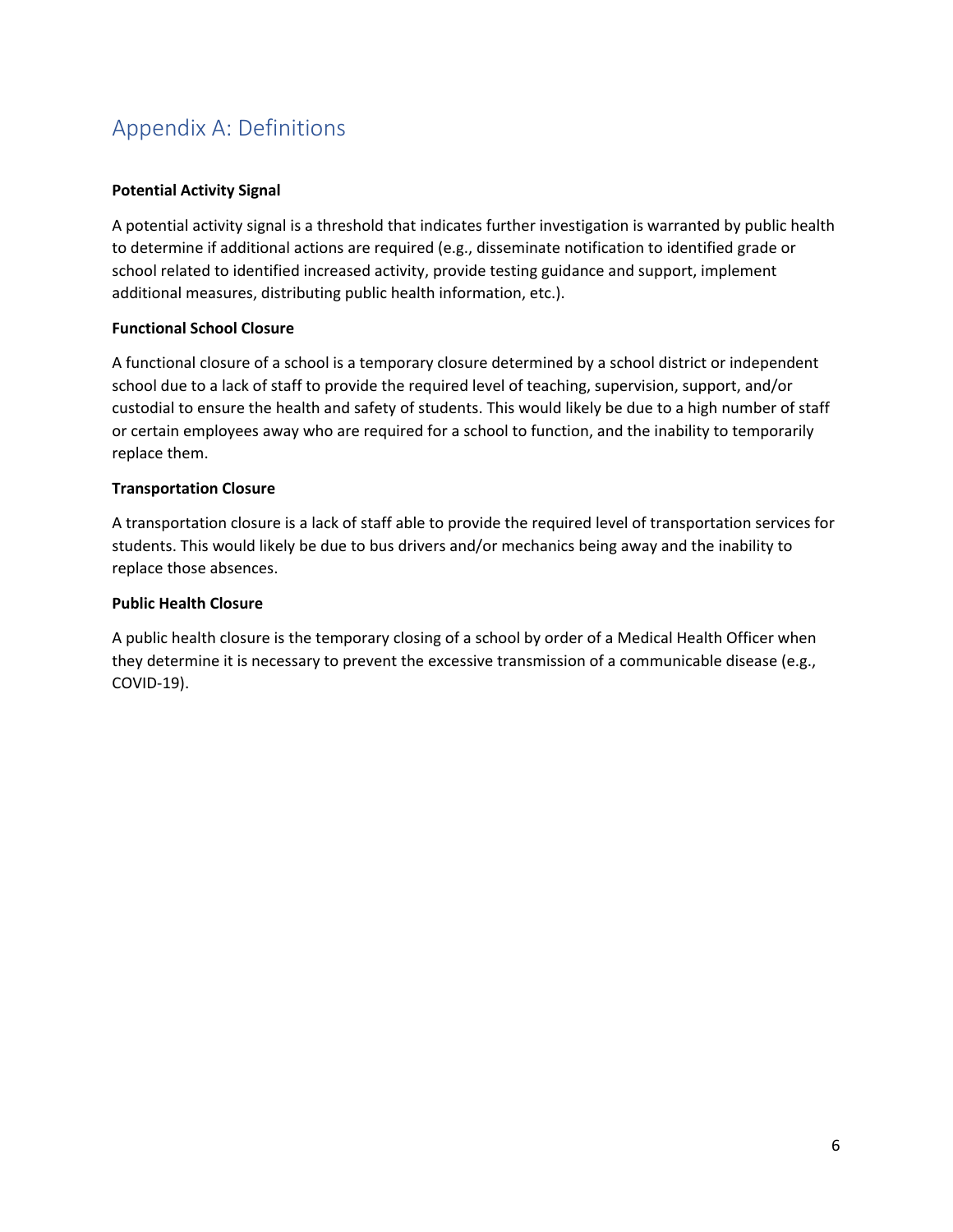# <span id="page-6-0"></span>Appendix B: Example Notification When Potential Activity Signal Has Been Met

Dear school community,

Based on review of attendance patterns, we've determined we have met a COVID-19 potential activity signal. A potential activity signal is a threshold based on school attendance. When met, it means public health will investigate further to determine if additional actions are needed. Because people are absent for many reasons, we do not know if there is increased COVID-19 activity at our school.

We are following up with public health and will share back with our community if they recommend any additional actions should be taken.

We strongly encourage everyone to complete [a daily health check](https://bc.thrive.health/) and continue to attend school if they are not sick.

Public health continues to recommend everyone stay home when they are sick, and to seek testing when recommended. More information is available from **BCCDC**.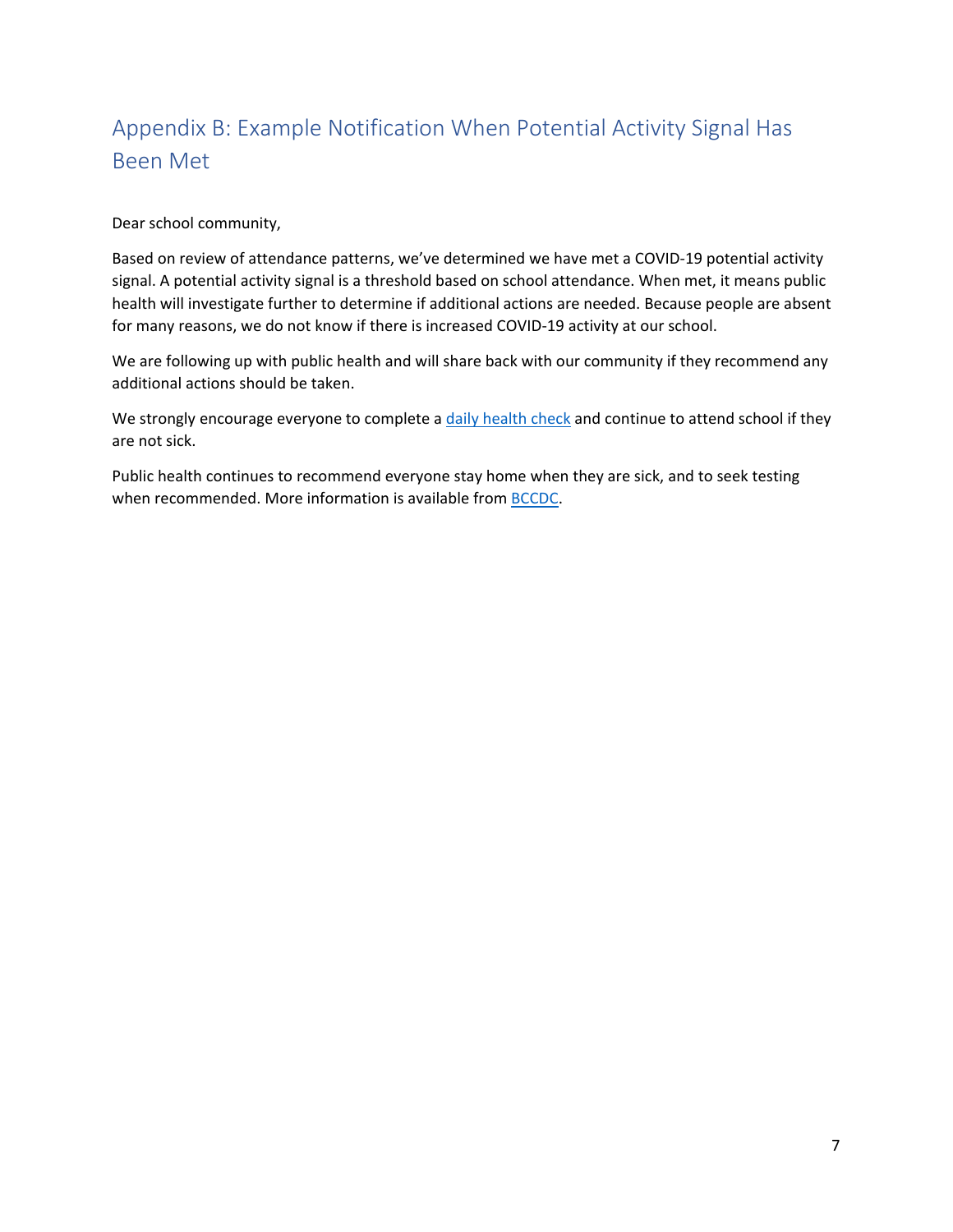## <span id="page-7-0"></span>Appendix C: Administrator Actions - School-Associated COVID-19 Activity

The following outlines the process for schools and public health to monitor for and respond to potential increased COVID-19 activity in a school.